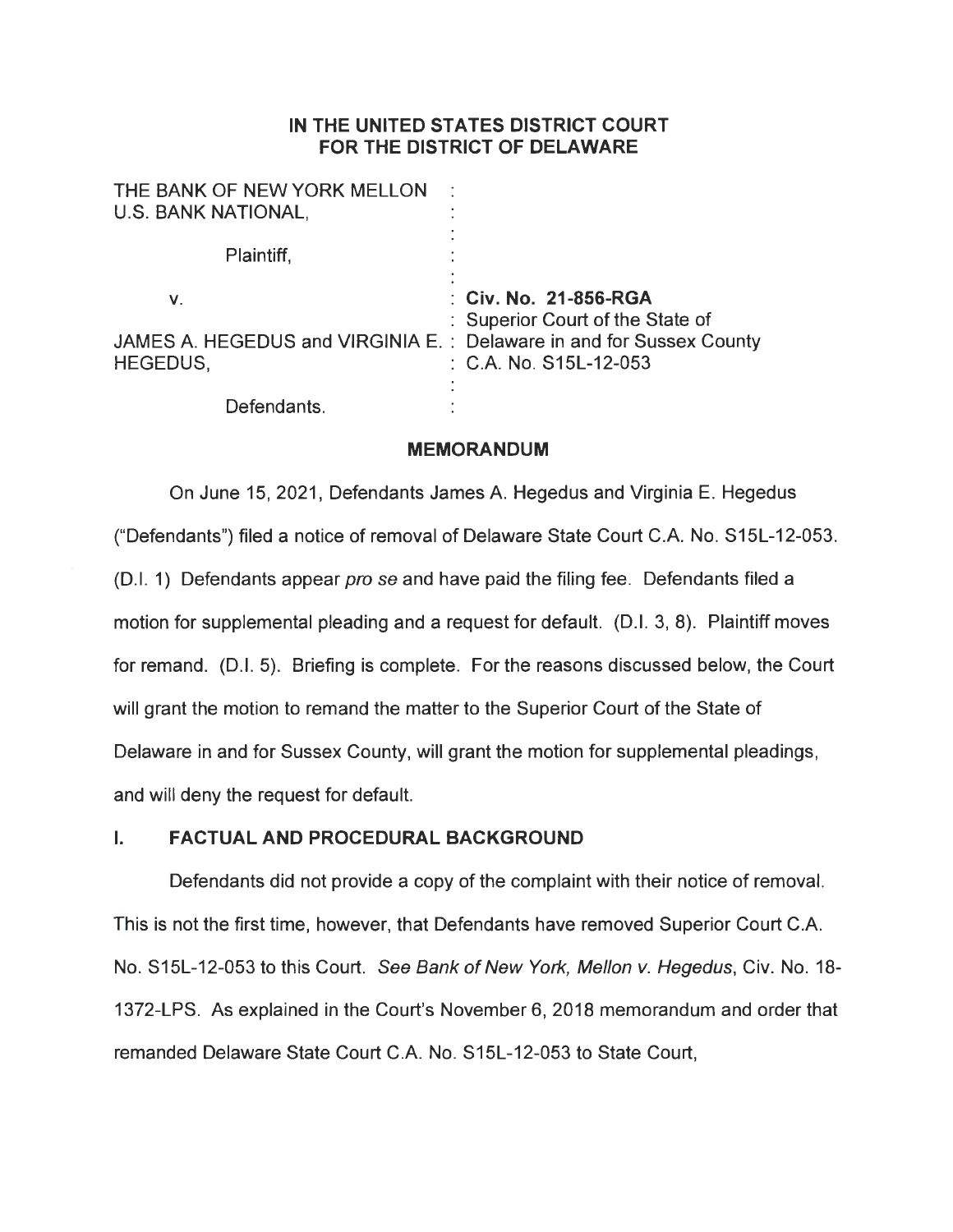On December 29, 2015, Plaintiff filed an In Rem Scire Facias mortgage foreclosure complaint in the Superior Court of the State of Delaware in and for Sussex County, C.A. No. S15L-12-053. The complaint sought foreclosure of property located in Delaware. On December 18, 2017, the Superior Court ruled in favor of Plaintiff and against Defendants. Defendants appealed to the Delaware Supreme Court, No. 21, 2018. On July 10, 2018, the Delaware Supreme Court affirmed the Superior Court on the basis of and for the reasons assigned by the Superior Court in its December 18, 2017 opinion. See Hegedus v. Bank of New York Mellon, 2018 WL 3375360 (Del. 2018) (table). Defendants sought rehearing en bane, and it was denied on July 25, 2018.

Defendants removed the matter on September 5, 2018. The notice of removal states that the case was brought under State law, but there is federal question jurisdiction under 42 U.S.C. § 1983 for violation of constitutional rights under the Fifth and Fourteenth Amendments.

Bank of New York, Mellon v. Hegedus, Civ. No. 18-1372-LPS, at D.I. 13

(citations to docket entries omitted) (0.Del. Nov. 6, 2018).

This Court remanded the matter for lack of jurisdiction. Since then, Defendants filed for bankruptcy; a Sheriff's Sale was held on March 16, 2021, and the property was sold; the Sheriff returned and filed the sale with the Prothonotary on April 23, 2021; Defendants filed an objection to the confirmation of Sheriffs Sale; and Defendants filed a motion to set aside the confirmation of the Sheriffs Sale. U.S. Bank Nat'/ Ass'n as Trustee of NRZ Pass Through Trust IX v. Hegedus, 2021 WL 1987484, at \*1-2 (Del. Super. Ct. May 18, 2021).

After confirmation of the Sheriffs Sale on May 18, 2021 , Defendants removed the case for the second time, on June 15, 2021. In the notice of removal, they included the May 18, 2021 Order confirming the Sheriff's Sale. (D.I. 1-3 at 13-16). The Order denied Defendants' objection to the confirmation of the Sheriffs Sale, confirmed the Sheriffs Sale, and denied the motion to set aside confirmation of the Sheriff's Sale. (Id. at 15-16). Defendants' supplemental pleading includes a June 21, 2021 Order that denied their motion for recission and relief from the May 18, 2021 Order. (0.1. 4-1 at 3-9).

2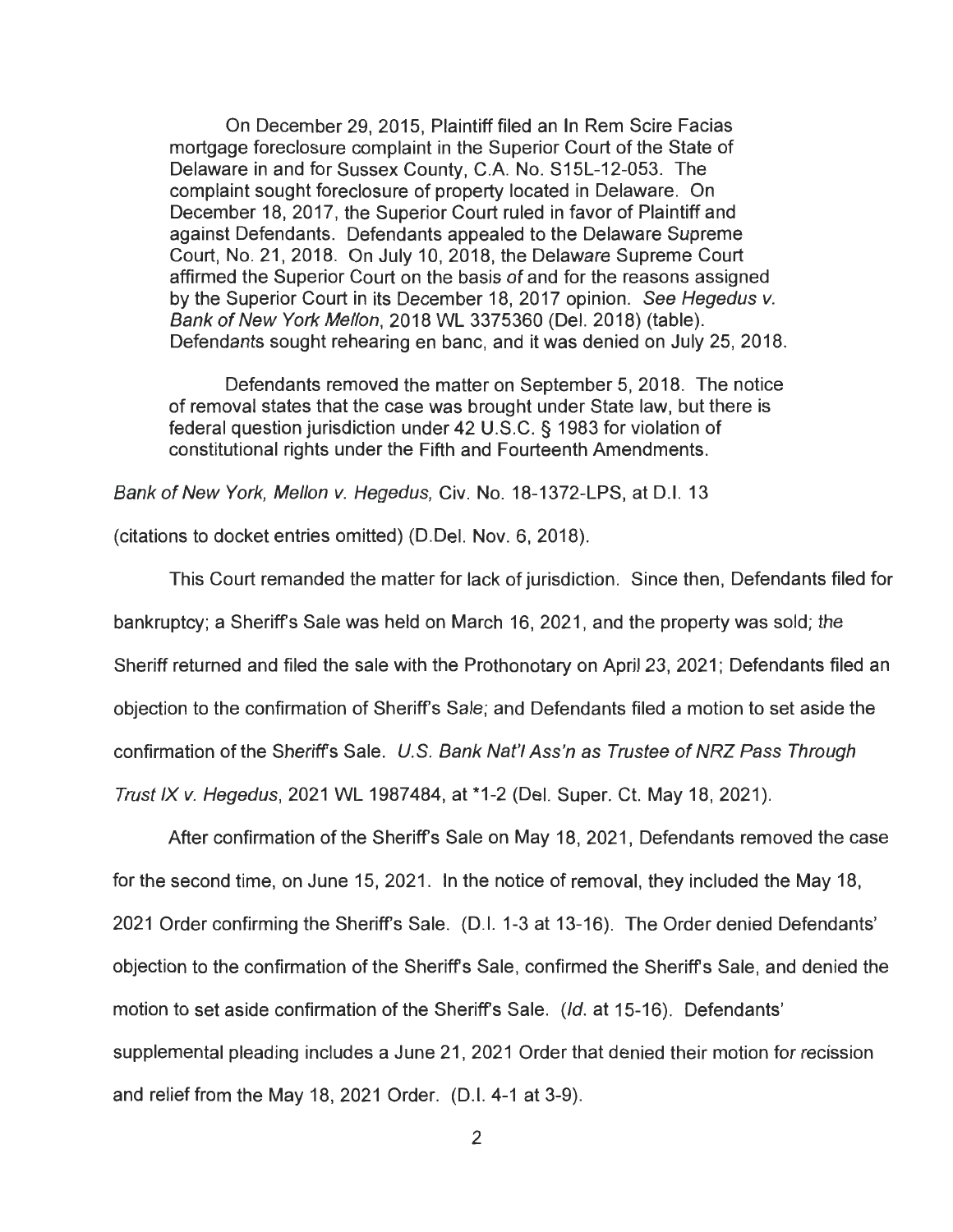Plaintiff timely filed a motion to remand. (D.I. 5). Plaintiff seeks remand under the wellpleaded complaint rule, the Rooker-Feldman Doctrine, and res judicata. (D.I. 6). Defendants oppose. (D.I. 7). On August 20, 2021 , Defendants filed a request for Plaintiffs entry of default.  $(D.I. 8)$ .

#### II. **LEGAL STANDARD**

The exercise of removal jurisdiction is governed by 28 U.S.C. § 1441 (a), which states that, in order to remove a civil action from state court to federal court, a district court must have original jurisdiction by either a federal question or diversity of citizenship. See 28 U.S.C. §§ 1331 , 1332, 1441 (a). The statute is strictly construed , requiring remand to state court if any doubt exists over whether removal was proper. Shamrock Oil & Gas Corp. v. Sheets, 313 U.S. 100, 104 (1941).

A court will remand a removed case "if at any time before final judgment it appears that the district court lacks subject matter jurisdiction." 28 U.S.C. § 1447(c). The party seeking removal bears the burden to establish federal jurisdiction. Steel Valley Auth. v. Union Switch & Signal Div. Am. Standard, Inc., 809 F.2d 1006, 1010 (3d Cir. 1987). In determining whether remand based on improper removal is appropriate, the court "must focus on the plaintiffs complaint at the time the petition for removal was filed," and assume all factual allegations therein are true. Id. at 1010.

#### **Ill. DISCUSSION**

Defendants removed this case pursuant to the federal removal statute, 28 U.S.C.§ 1441(a). Defendants' basis for removal of the case is federal question jurisdiction under 28 U.S.C. § 1331. The notice of removal purports to base federal question jurisdiction upon 42 U.S.C. § 1983 by reason of violations of their constitutional

3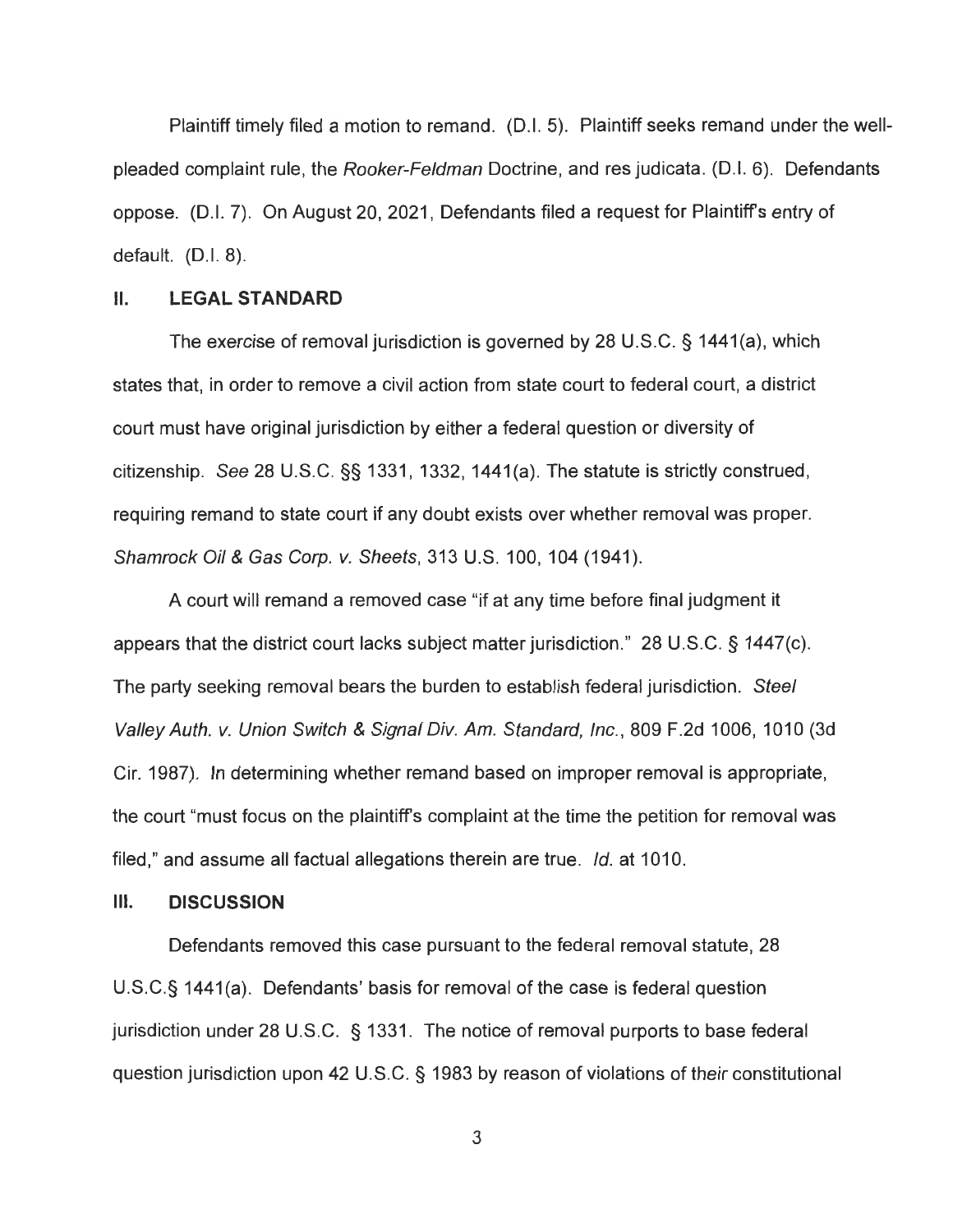rights. (D.I. 1 at 3, 7.) Defendants indicate when the case was filed in Superior Court, it raised questions under state law.

Plaintiff moves for remand based upon the "well-pleaded complaint" rule. In commencing an action, Plaintiff decides whether to assert a federal claim , a state claim , or both. See Caterpillar Inc. v. Williams, 482 U.S. 386, 392 (1987). When analyzing federal subject matter jurisdiction, courts have traditionally looked to the well-pleaded complaint rule. Id. Under that rule, a cause of action "'arises under' federal law, and removal is proper, only if there is a federal question presented on the face of the plaintiff's properly pleaded complaint." Dukes v. U.S. Healthcare, 57 F.3d 350, 353 (3d Cir. 1995). "'[A] case may not be removed to federal court on the basis of a federal defense,' even if the plaintiff's complaint anticipates such defense." Caterpillar, 482 U.S. at 392. "Nor can [the d]efendant[] create federal jurisdiction by asserting federal defenses and/or counterclaims to [the p]laintiff's state law foreclosure complaint." Green Tree Servicing LLC v. Dillard, 88 F. Supp. 3d 399, 402 (D.N.J. 2015) (ordering remand because mortgage foreclosure is a state law case, and defendant's assertion of issues under the FDCPA does not create federal jurisdiction).

In the instant case, Plaintiff filed an action to foreclose a mortgage, a state law case, that does not arise under federal law. Defendants' position is now that their constitutional rights were violated during the foreclosure proceedings. However, as stated under the well-pleaded complaint rule, defenses and counterclaims do not create federal court jurisdiction. This Court does not have jurisdiction by reason of a federal question under 28 U.S.C. § 1331. As an aside, the Court notes that the § 1983 claim fails as a matter of law because there are no allegations that Defendants were deprived

4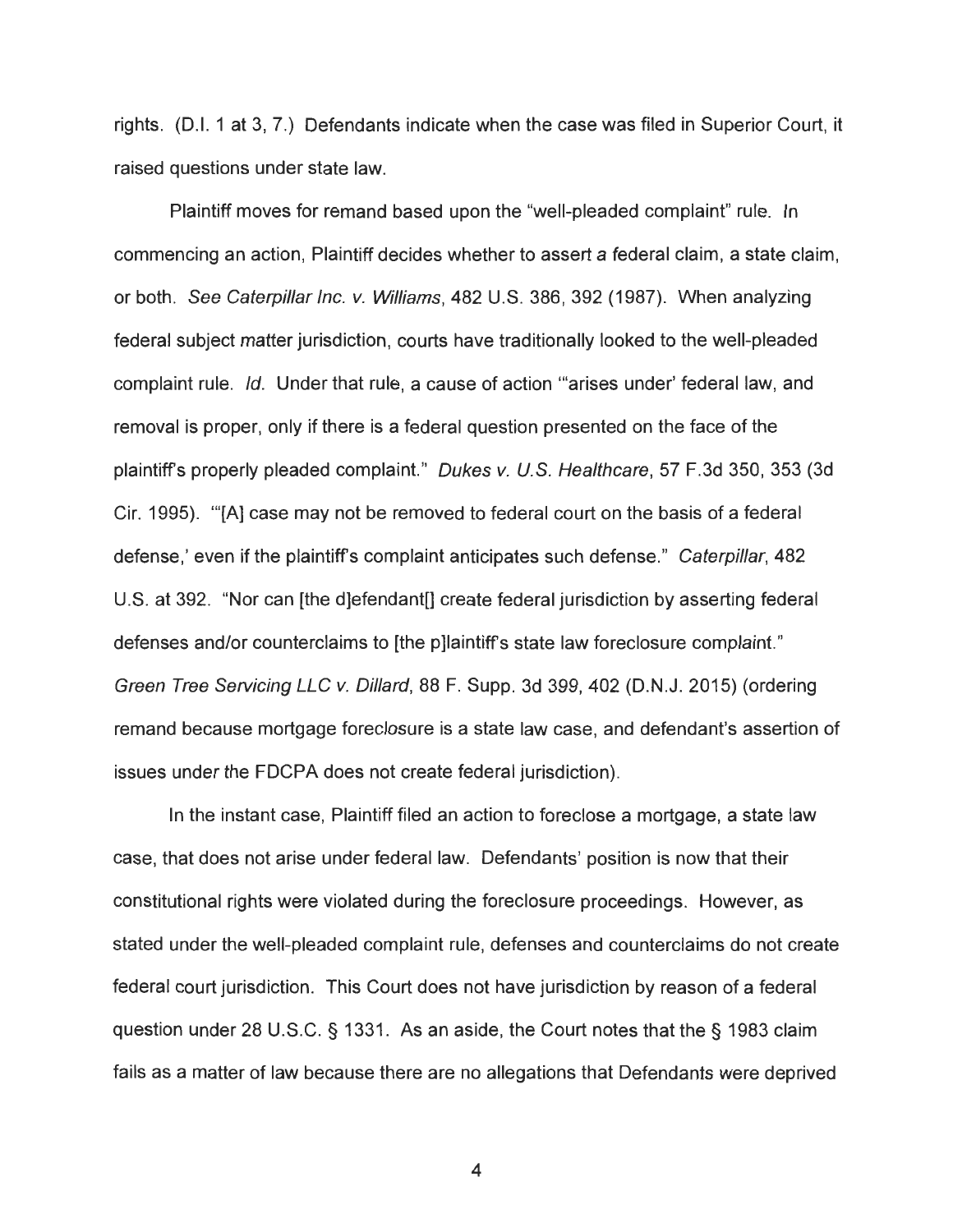of a federal right by a person who acted under color of state law. See West v. Atkins, 487 U.S. 42, 48 (1988). Accordingly, the Court concludes that it does not have subject matter jurisdiction in this matter.

Therefore, the motion to remand will be granted.<sup>1</sup>

# **IV. CONCLUSION**

For the above reasons the Court will: (1) grant Defendants' motion for supplemental pleading; (2) grant Plaintiff's motion to remand; (3) deny Defendants' request for entry of default; and (4) remand this case to the Superior Court of the State of Delaware in and for Sussex County.

An appropriate order will be entered.

March *l\_,* <sup>2022</sup> Wilmington, Delaware

TATÉS DISTRICT JUDGE

<sup>&</sup>lt;sup>1</sup> Since there was no basis for the removal, the Court does not address Plaintiff's other arguments concerning the Rooker-Feldman doctrine and res judicata.